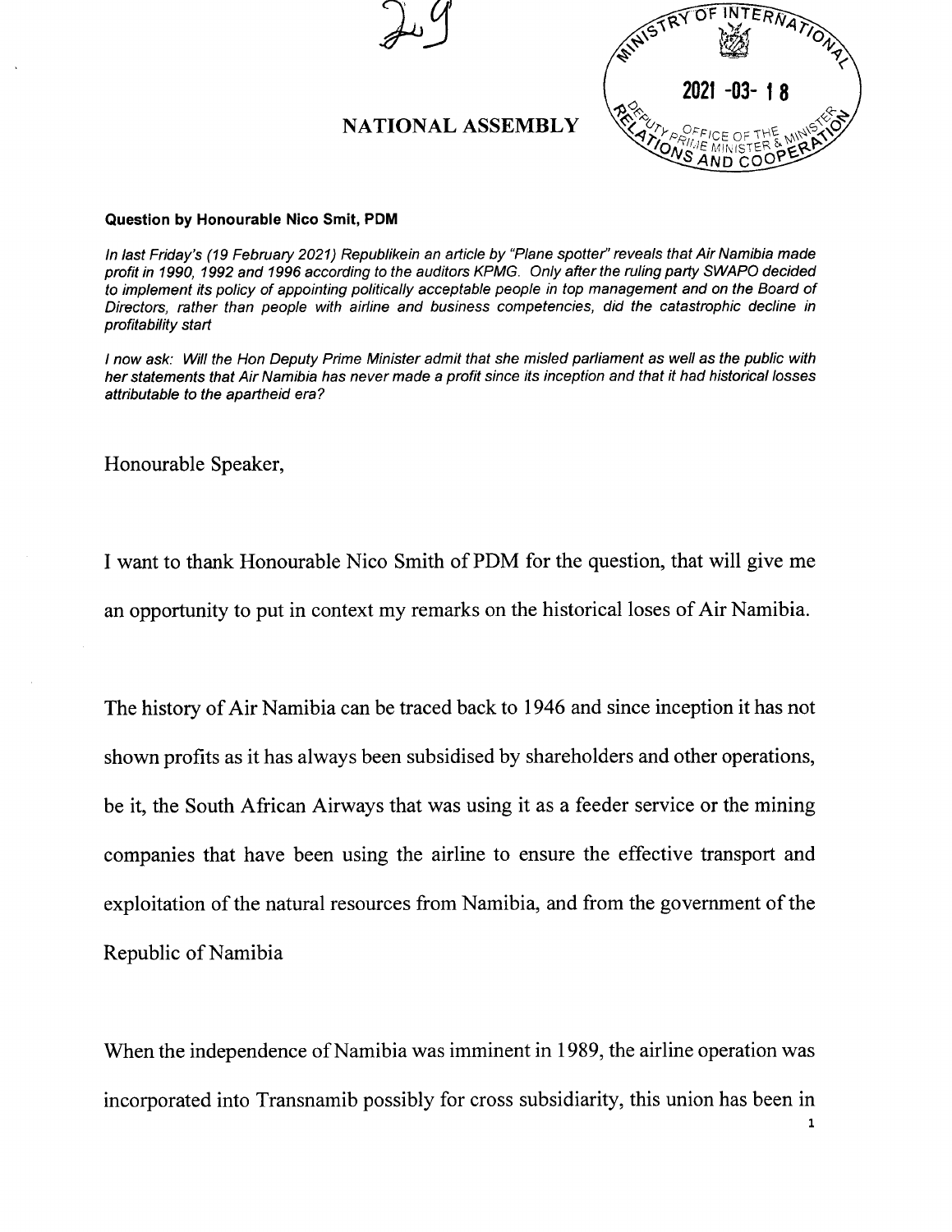operation until Air Namibia was absorbed into the government in 1999. Subsequently, the Government of Namibia further had to inject an amount of 3.7 million US dollars., The issue of bailing out Air Namibia has been a continues debate in Parliament, to the extent, that many voices from the other side of the House have been calling for the closure of Air Namibia.

Therefore, while I have no intention to question the professional work of KPMG in the years 1990, 1992 and 1996 referred to as the years that Air Namibia has made a profit, I am not sure if that was a profit of Air Namibia or it was subsidised by Transnamib. One just wonders why this audit did not mentioned the years 1991, 1993, 1994 and 1995? Be it, as it may be, the fact remains Air Namibia has always been subsidised.

## Honourable Members,

In addition to the Republikein article of  $19<sup>th</sup>$  February 2021, referred to by Honourable Nico Smith in his question to me, I draw your attention to an academic research on Air Namibia. The research is available online and I quote: "before the independence of Namibia on  $21<sup>st</sup>$  March 1990, Namib Air was a department within Transnamib which is a fellow state owned enterprise that was mandated to transport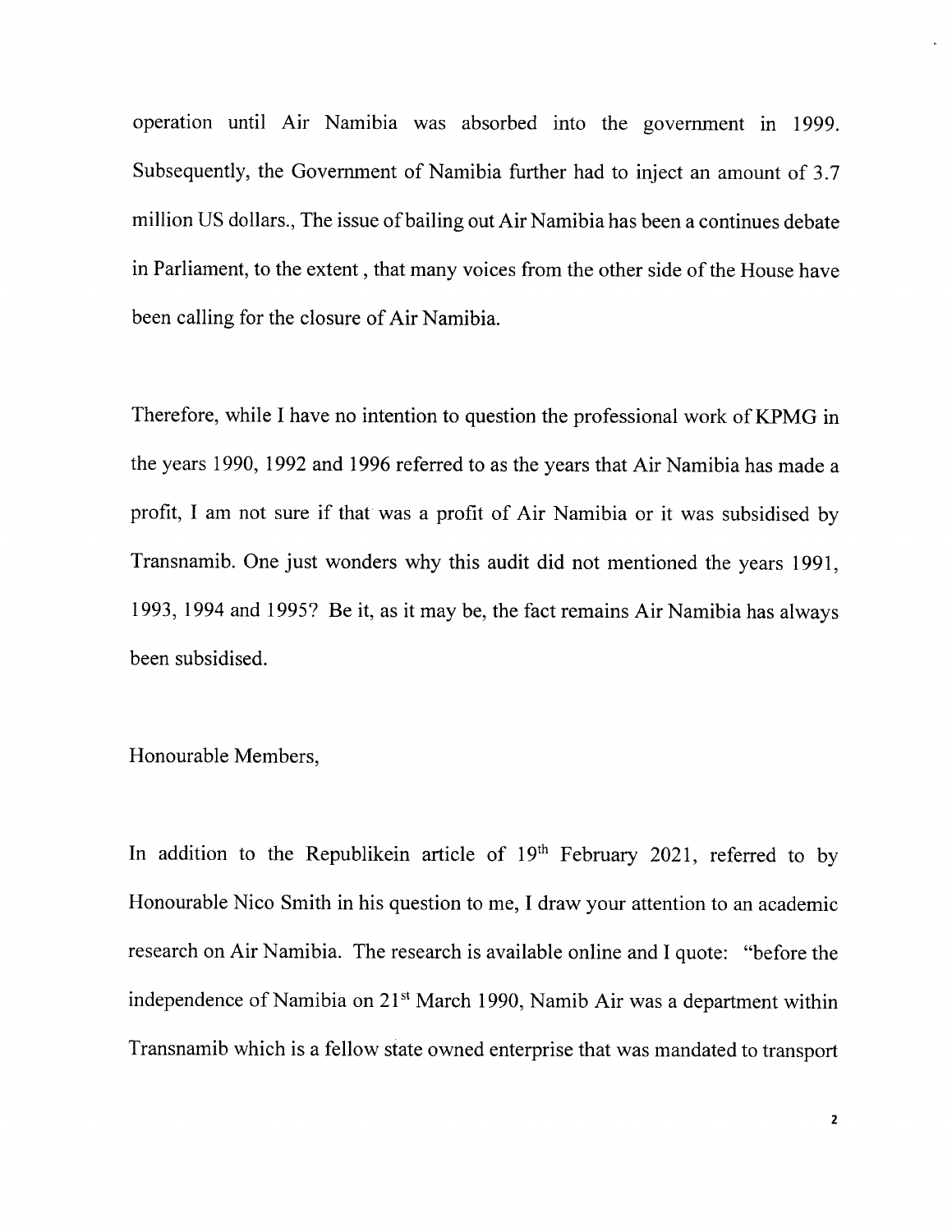passengers and cargo by rail and air. Namib Air was making operational loses when it was under the care of Transnamib. The continued lost making necessitated the separation of Namib Air from Transnamib." Those are not my words.

Honourable speaker and honourable members,

It has never and will never be my personal character to mislead the Parliament let alone the public, which I am part off. As in doing so, it is just as good as selective morality with an intention of gaining cheap political points while one is fully aware of the reality on the ground.

Honourable Speaker, Honourable Members,

It is unfortunate, disturbing and sickening, that in our country, there are still reminisce who are strong supporters of apartheid to the extent that, once one refers to historical facts, like the historical loses of Air Namibia, they immediately jump to defend apartheid as we have seen in some of the newspaper headlines: "Apartheid government also to blame for Air Namibia's down fall $\blacksquare$ - flagged by my picture. Fellow Namibians, apartheid is declared by the international community as a crime against humanity and no matter how much you try to clean apartheid, you will never

3